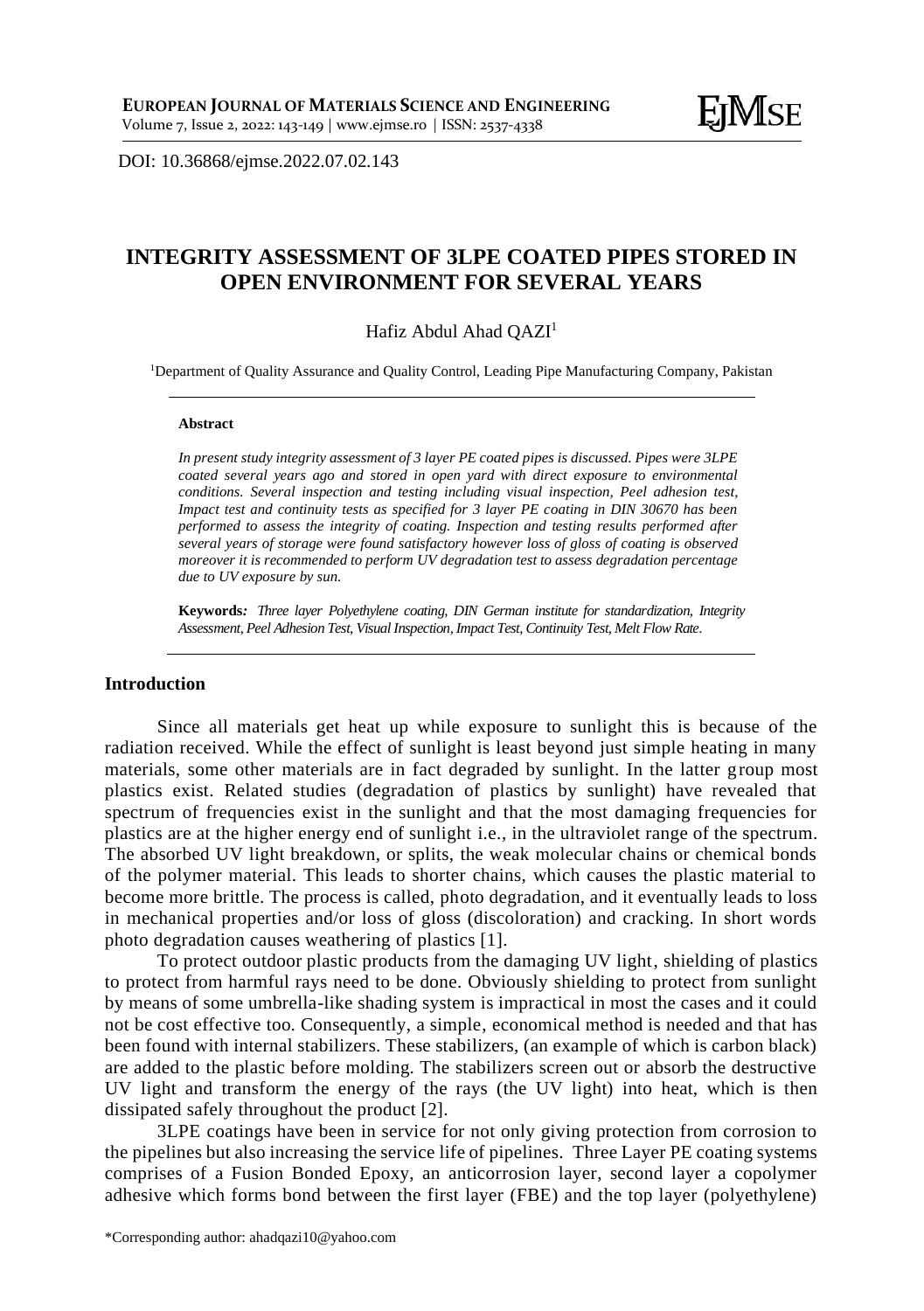and third (i.e the outer layer) layer of high density polyethylene which gives strong and durable protection. 3LPE coating systems are considered the most effective corrosion protection for small and large diameter pipelines with operating temperature ranges -40ºC up to 80ºC which is relatively higher range [1].

In the present study, top layer of 3 layer PE coating consists of High Density Polyethylene with 2% carbon black content. The change in mechanical properties is found to be the best at a carbon black filler loading rate of 2% in the HDPE matrix. Also, properties are found not affected when the UV environment is exposed to samples [3].

In field storage where the majority of stored pipe are stacked on top of each other in yards there is unlikely to have significant exposure to UV radiation except for the outermost pipes placed on top layer. According to the management study related to corrosion protection, which found that coated pipes (specific to coating) open to sunlight exposure for around 10 years was considered no longer appropriate for in service use [9].

In present study, the pipes were coated as per DIN 30670 standard [7], inspection and testing performed during the initial coating process were compared with the testing performed after several years as tabulated in table 5.

#### **Methodology and Testing**

Bare pipes were visually inspected for surface defects dents, pits, bevel and root damage, straightness, surface contamination etc., QC cleared pipes sent for surface cleaning process while rejected pipes sent for re-working or replacement. Detailed coating process steps are presented in flow diagram below (Fig. 1).



# 3 Layer PE Coating Process

**Fig. 1.** Three layer polyethylene coating process utilized

After several years of storage of the 3LPE coated pipes in open yards in single layers, visual inspection and some destructive and Non-destructive testing is performed. Table 1 below shows coating year, pipe dimension data, coating thickness distribution and coating material types.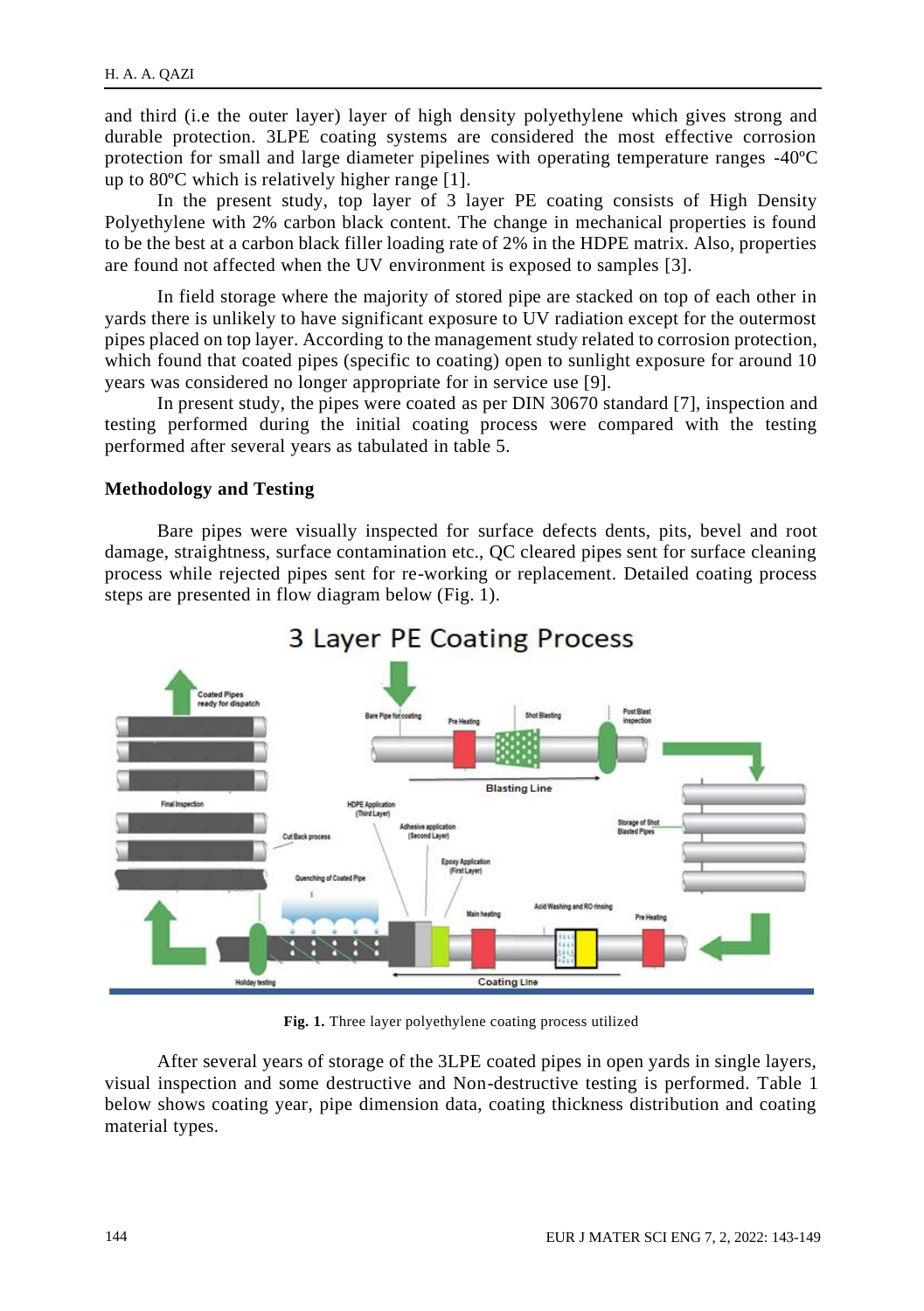| <b>Pipe Size</b>                        | Coating<br>Month-<br>Year | <b>3LPE Thickness</b><br><b>Distribution</b>                               | <b>FBE</b><br>Manufacturer-<br><b>Type</b> | <b>COA</b><br>Manufacturer-<br><b>Type</b> | <b>HDPE</b><br>Manufacturer-<br><b>Type</b> |
|-----------------------------------------|---------------------------|----------------------------------------------------------------------------|--------------------------------------------|--------------------------------------------|---------------------------------------------|
| OD 168.2<br>mm x WT<br>$4.7 \text{ mm}$ | $Jan-2010$                | FBE: 0.2 mm<br>$COA: 0.25$ mm<br>HDPE: 1.75 mm<br>Total 3LPE: 2.2 mm       | Jotun-Jotapipe<br>AC 1003                  | Dupont-<br>EMB158H                         | Borouge-HE<br>3450                          |
| OD 508<br>mm x WT<br>$9.5 \text{ mm}$   | Feb-2010                  | FBE: 0.2 mm<br>$COA: 0.25$ mm<br>HDPE: 2 mm<br>Total 3LPE: 2.45 mm         | Jotun-Jotapipe<br>AC 1003                  | Dupont-<br>EMB158H                         | Borouge-HE<br>3450                          |
| OD 457.2<br>mm x WT<br>$6.4 \text{ mm}$ | Mar-2014                  | FBE: 0.15 mm<br>$COA: 0.20$ mm<br>$HDPE: 1.85$ mm<br>Total 3LPE: 2.2 mm    | Jotun-Jotapipe<br>AC 1003                  | Hyundai<br>LLDPE-LE<br>149V                | Borouge-HE<br>3450                          |
| OD 609.6<br>mm x WT<br>11.13 mm         | Nov-2016                  | FBE: 0.2 mm<br>$COA: 0.35$ mm<br>HDPE: 3.2 mm<br>Total 3LPE: 3.75 mm       | Jotun-Jotapipe<br>AC 1003                  | $D$ upont $-E$<br>158H                     | Borouge-HE<br>3450                          |
| OD 914.4<br>mm x WT<br>14.3 mm          | Apr-2017                  | FBE: 0.2 mm<br>$COA: 0.2 \text{ mm}$<br>$HDPE: 2.6$ mm<br>Total 3LPE: 3 mm | Jotun-Jotapipe<br>AC 1003                  | $D$ upont $-E$<br>158H                     | Borouge-HE<br>3450                          |

**Table 1.** Coating year, pipe dimension data, coating thickness distribution and coating material types

**Table 2**. Information of pipe size, coating year, 3 layer thickness distribution and coating raw material type

| <b>Pipe Size</b>              | <b>Temperature</b><br>Range before<br>Epoxy<br>Application $\mathrm{P}\mathrm{C}$ | Coating<br><b>Speed</b><br>(m/min) | 1 <sup>st</sup> Laver<br>(FBE)<br><b>Thickness</b><br>(mm) | 2 <sup>nd</sup> Layer<br>(COA)<br><b>Thickness</b><br>(mm) | <b>Top Layer</b><br>(HDPE)<br><b>Thickness</b><br>(mm) | 3LPE<br><b>Thickness</b><br>(mm) |
|-------------------------------|-----------------------------------------------------------------------------------|------------------------------------|------------------------------------------------------------|------------------------------------------------------------|--------------------------------------------------------|----------------------------------|
| OD 168.2 mm x<br>WT 4.7 mm    | 228-250                                                                           | $3 - 4$                            | 0.2                                                        | 0.25                                                       | 1.75                                                   | 2.2                              |
| $OD 508$ mm x<br>WT 9.5 mm    | 195-230                                                                           | $2.0 - 2.4$                        | 0.2                                                        | 0.25                                                       | 2                                                      | 2.45                             |
| $OD$ 457.2 mm x<br>WT 6.4 mm  | 181-202                                                                           | $2.4 - 2.5$                        | 0.15                                                       | 0.20                                                       | 1.85                                                   | 2.2                              |
| OD 609.6 mm x<br>WT 11.13 mm  | 184-211                                                                           | $2.0 - 2.1$                        | 0.2                                                        | 0.35                                                       | 3.2                                                    | 3.75                             |
| $OD$ 914.4 mm x<br>WT 14.3 mm | 190-222                                                                           | $1.2 - 1.3$                        | 0.2                                                        | 0.2                                                        | 2.6                                                    | 3                                |

**Table 3**. Production parameters utilized during coating process

| <b>Pipe Size</b>                     | <b>Peel Adhesion</b><br>(N/cm) @ $25 °C$ | Peel Adhesion (N/cm) $\omega$<br>50 °C | <b>Melt flow Rate</b><br>Test $(g/10 \text{ min})$ | <b>Impact Test</b><br><b>Energy</b><br>Absorbed (J) |
|--------------------------------------|------------------------------------------|----------------------------------------|----------------------------------------------------|-----------------------------------------------------|
| OD 168.2 mm x<br>WT 4.7 mm           | $200 - 220$                              | $180 - 190$                            | 0.5                                                | 11                                                  |
| $OD$ 508 mm x WT<br>$9.5 \text{ mm}$ | $200 - 250$                              | $150 - 180$                            | 0.5                                                | 12.25                                               |
| $OD$ 457.2 mm x<br>WT 6.4 mm         | $270 - 310$                              | $170 - 200$                            | 0.45                                               | 11                                                  |
| $OD$ 609.6 mm x<br>WT 11.13 mm       | 140-150                                  | 70-90                                  | 0.49                                               | 18.75                                               |
| $OD$ 914.4 mm x<br>WT 14.3 mm        | 230-270                                  | 160-170                                | 0.43                                               | 15                                                  |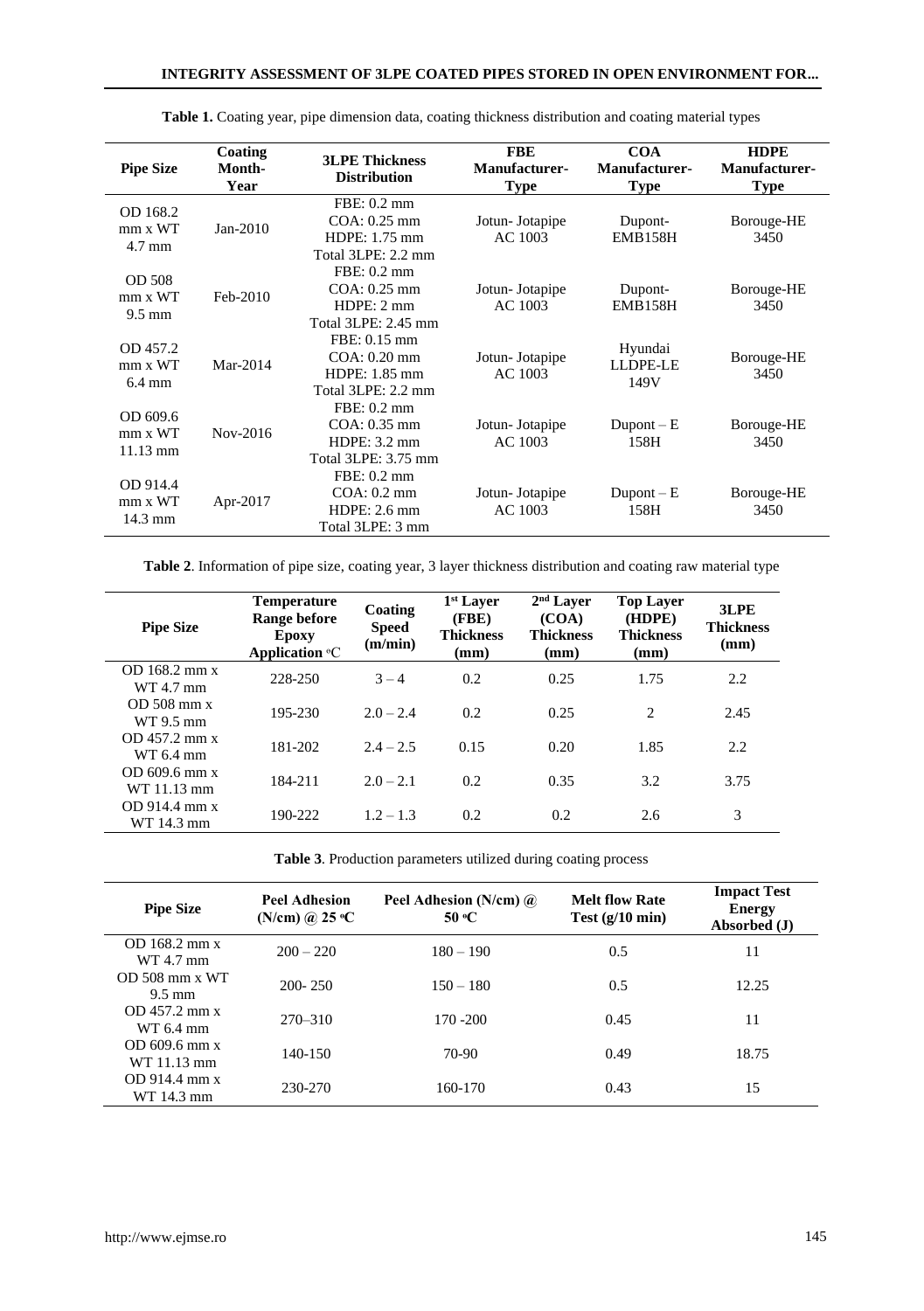| <b>Pipe Size</b>                          | Geographical<br>Location                               | <b>Storage</b><br><b>Years</b><br>(No.) | <b>Typical Air</b><br><b>Temperature</b><br><b>Range during</b><br><b>Summer</b><br>(March to Nov.)<br>еC | <b>Typical Air</b><br><b>Temperature</b><br><b>Range during</b><br>Winter (Dec.<br>to Feb.)<br>$\rm ^{e}C$ | Actual<br><b>Coated Pipe</b><br><b>Surface</b><br>Temp.<br>during<br><b>Summer</b><br>$\rm ^{e}C$ | <b>Actual</b><br><b>Coated</b><br><b>Pipe</b><br><b>Surface</b><br>Temp.<br>during<br>Winter<br>$\rm ^{e}C$ |
|-------------------------------------------|--------------------------------------------------------|-----------------------------------------|-----------------------------------------------------------------------------------------------------------|------------------------------------------------------------------------------------------------------------|---------------------------------------------------------------------------------------------------|-------------------------------------------------------------------------------------------------------------|
| OD 168.2                                  |                                                        |                                         |                                                                                                           |                                                                                                            |                                                                                                   |                                                                                                             |
| mm x WT<br>$4.7 \text{ mm}$               |                                                        | 12                                      |                                                                                                           |                                                                                                            |                                                                                                   |                                                                                                             |
| OD 508                                    |                                                        |                                         |                                                                                                           |                                                                                                            |                                                                                                   |                                                                                                             |
| mm x WT<br>$9.5 \text{ mm}$               |                                                        | 12                                      |                                                                                                           |                                                                                                            |                                                                                                   |                                                                                                             |
| OD 457.2<br>mm x WT<br>6.4 mm<br>OD 609.6 | Nooriabad,<br>Sindh, Pakistan<br>25.18°N<br>$67.8$ °E, | 8                                       | 25 to 46                                                                                                  | 18 to 25                                                                                                   | 35 to 56                                                                                          | 18 to 35                                                                                                    |
| mm x WT                                   |                                                        | 5                                       |                                                                                                           |                                                                                                            |                                                                                                   |                                                                                                             |
| $11.13 \text{ mm}$<br>OD 914.4            |                                                        |                                         |                                                                                                           |                                                                                                            |                                                                                                   |                                                                                                             |
| mm x WT<br>14.3 mm                        |                                                        | 5                                       |                                                                                                           |                                                                                                            |                                                                                                   |                                                                                                             |

**Table 4.** Original inspection and testing results during coating process

Table 4 shows environmental conditions in which 3LPE coated pipes were stored openly [4, 5].



**Fig. 2.** Temperature of 3LPE coated pipe surface during summer season (Picture taken in May 2022)



**Fig.** 3. Peel Adhesion test at higher temperature (Pipe temperature increased to 70 °C prior to peel test at 50 °C)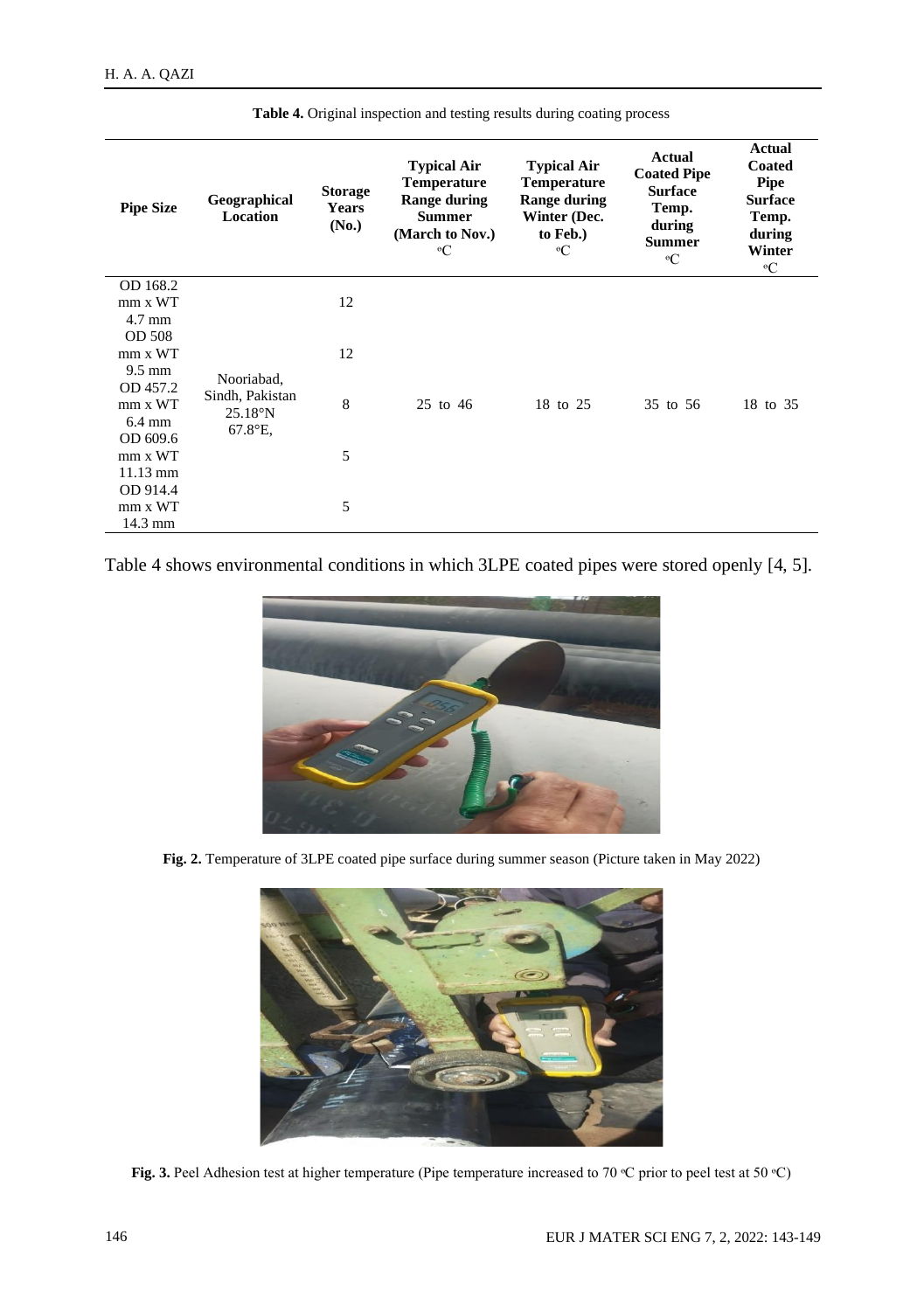#### **Results and Discussion**

Shop floor inspection and testing was performed on pipes in as it is condition, first through visual inspection and holiday detection at 25 KV was performed after getting satisfactory results, two region of interests were marked on different pipes, in the first region following testing were performed peel adhesion test of 3 layer PE coating and Melt Flow rate test of top layer HDPE, in the second region of interest holiday detection subsequent to impact test were performed. Originally during coating process impact test was performed considering N-type coating which requires minimum impact energy 5 joules per millimeter of coating thickness whereas the same test after several years of open storage was performed at 7 joules per millimeter coating thickness to detect any sign of brittleness in top layer due to long time exposure to sun light (UV exposure).

| <b>Pipe Size</b>               | <b>Coating Month-</b><br>Year | <b>Peel Adhesion</b><br>(N/cm) @ $25 °C$ | <b>Peel Adhesion</b><br>(N/cm) @ $50 °C$ | <b>Melt flow</b><br><b>Rate Test</b><br>$(g/10 \text{ min})$ | <b>Impact Test</b><br><b>Energy</b><br>Absorbed<br>(J) |
|--------------------------------|-------------------------------|------------------------------------------|------------------------------------------|--------------------------------------------------------------|--------------------------------------------------------|
| OD 168.2 mm x<br>WT 4.7 mm     | $Jan-2010$                    | $140 - 150$                              | $50 - 55$                                | 0.52                                                         | 15.4                                                   |
| $OD$ 508 mm x<br>WT 9.5 mm     | Feb-2010                      | 300-330                                  | 220-240                                  | 0.51                                                         | 17.15                                                  |
| OD 457.2 mm x<br>WT 6.4 mm     | Mar-2014                      | 200-210                                  | 170-190                                  | 0.36                                                         | 15.4                                                   |
| $OD$ 609.6 mm x<br>WT 11.13 mm | Nov-2016                      | 230-250                                  | $90 - 100$                               | 0.53                                                         | 26.25                                                  |
| $OD$ 914.4 mm x<br>WT 14.3 mm  | Apr-2017                      | 150-180                                  | $50-70$                                  | 0.497                                                        | 21                                                     |

**Table 5.** above shows inspection and testing results after several years of storage in open environment



**Fig. 3.** Impact test at ambient temperature  $(25 + (-3)$ <sup>o</sup>C) with drop weight from certain height method



**Fig. 4.** Holiday detection at 25 KV after impact test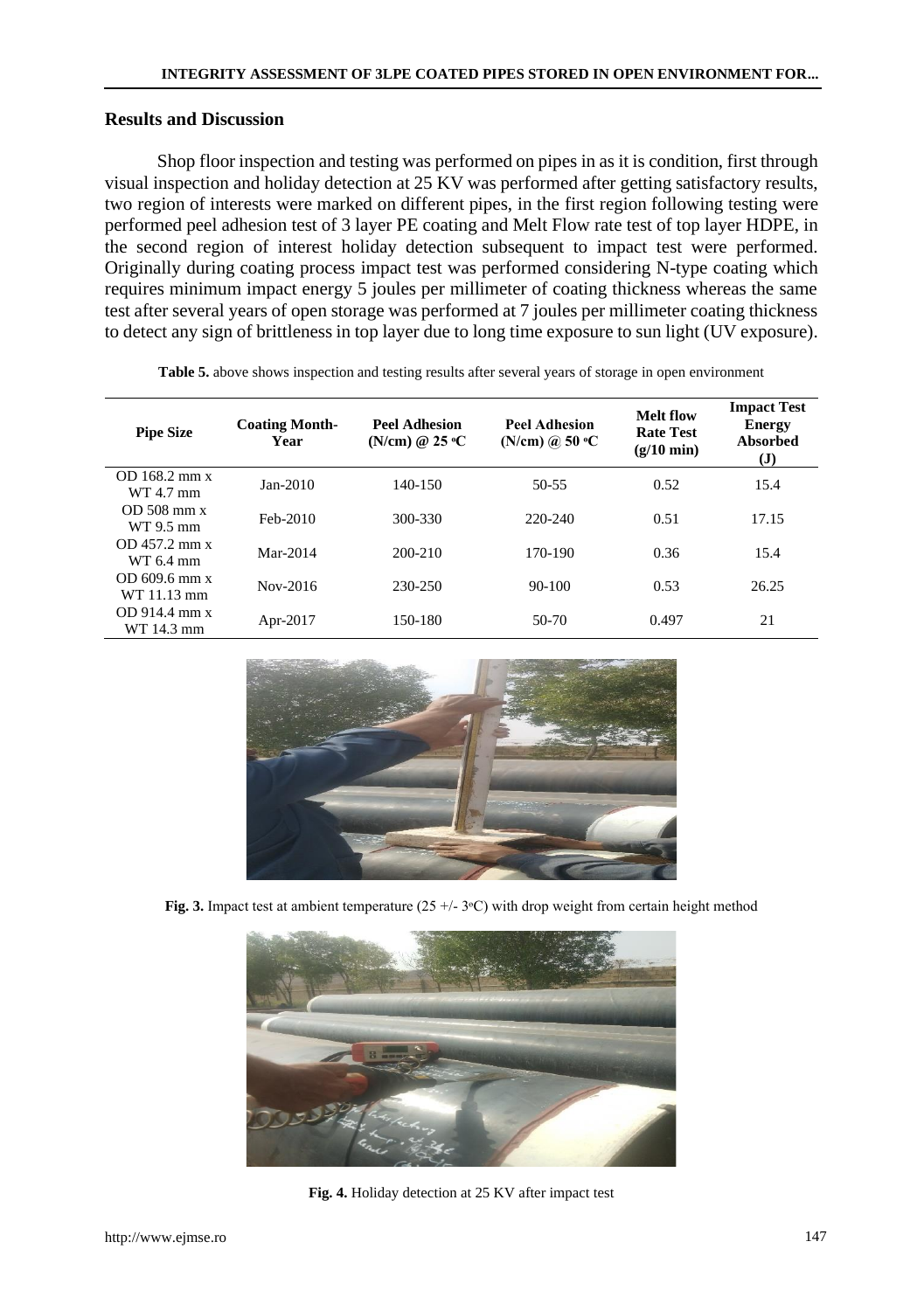

**Fig. 5.** Comparison of Peel adhesion test values during coating process and after several years of storage



**Fig. 6.** Comparison of MFR test values during coating process and after several years of storage



Fig. 7. Comparison of impact test values during coating process and after several years of storage